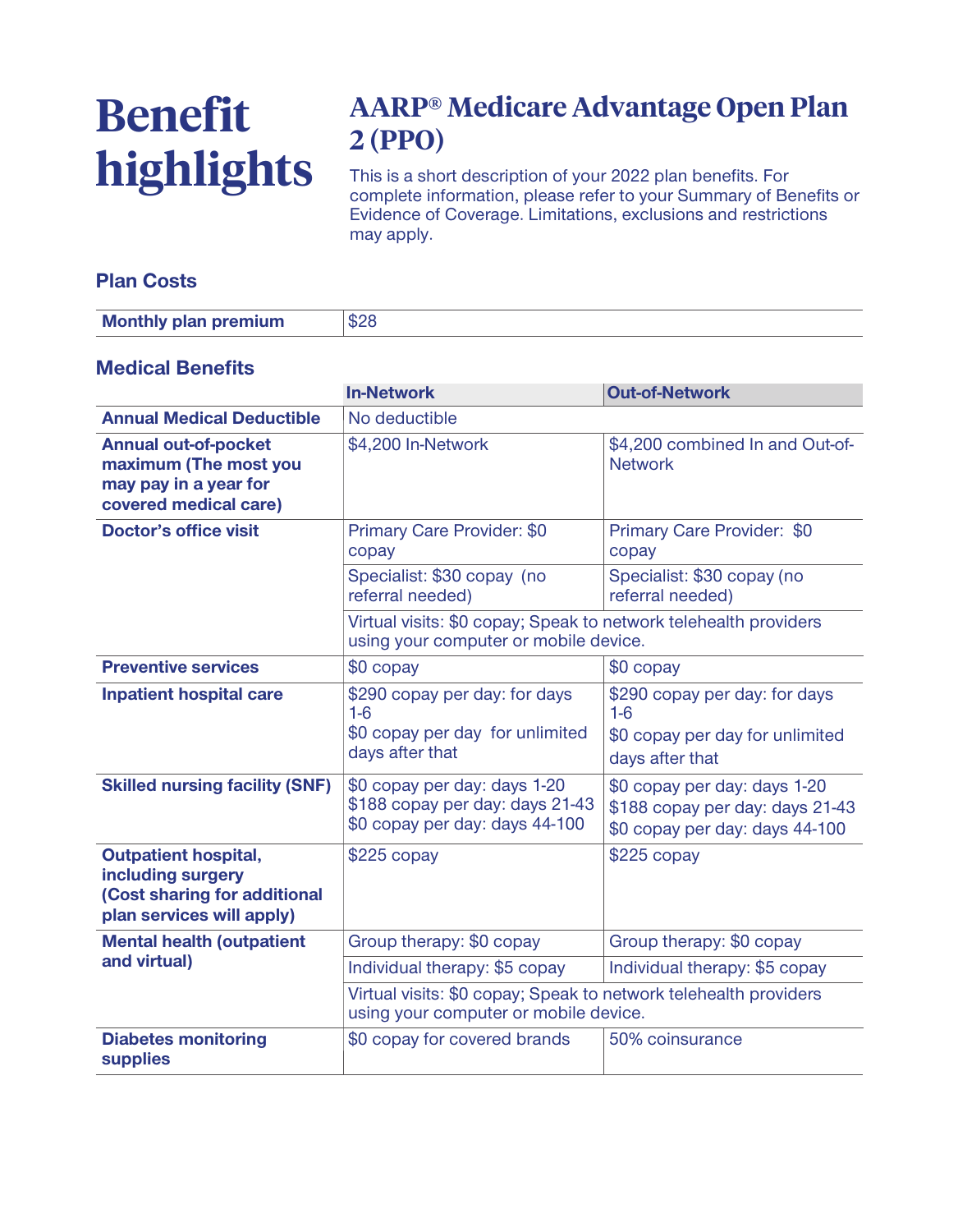## **Medical Benefits**

|                                                                     | <b>In-Network</b>                                                                                 | <b>Out-of-Network</b>         |
|---------------------------------------------------------------------|---------------------------------------------------------------------------------------------------|-------------------------------|
| <b>Diagnostic radiology</b><br>services (such as MRIs, CT<br>scans) | $$160$ copay                                                                                      | $$160$ copay                  |
| <b>Diagnostic tests and</b><br>procedures (non-<br>radiological)    | \$25 copay                                                                                        | \$25 copay                    |
| <b>Lab services</b>                                                 | \$0 copay                                                                                         | \$0 copay                     |
| <b>Outpatient x-rays</b>                                            | $$15$ copay                                                                                       | \$15 copay                    |
| <b>Ambulance</b>                                                    | \$250 copay for ground or air                                                                     | \$250 copay for ground or air |
| <b>Emergency care</b>                                               | \$90 copay (\$0 copay for emergency care outside the United<br>States) per visit                  |                               |
| <b>Urgently needed services</b>                                     | \$40 copay (\$0 copay for urgently needed services outside the<br><b>United States) per visit</b> |                               |

## **Benefits and Services Beyond Original Medicare**

|                               | <b>In-Network</b>                                                                                                                                                                                                                                                                               | <b>Out-of-Network</b>                                    |
|-------------------------------|-------------------------------------------------------------------------------------------------------------------------------------------------------------------------------------------------------------------------------------------------------------------------------------------------|----------------------------------------------------------|
| <b>Routine physical</b>       | \$0 copay; 1 per year*                                                                                                                                                                                                                                                                          | \$0 copay; 1 per year*                                   |
| <b>Routine eye exams</b>      | \$0 copay; 1 every year*                                                                                                                                                                                                                                                                        | \$0 copay; 1 every year*                                 |
| <b>Routine eyewear</b>        | \$0 copay; up to \$200 every year for frames or contact lenses<br>through UnitedHealthcare Vision. Standard single, bifocal, trifocal,<br>or progressive lenses are covered in full.*<br>Home delivered eyewear available nationwide through<br>UnitedHealthcare Vision (select products only). |                                                          |
| <b>Dental - preventive</b>    | \$0 copay for exams, cleanings,<br>x-rays, and fluoride*                                                                                                                                                                                                                                        | \$0 copay for exams, cleanings,<br>x-rays, and fluoride* |
| <b>Dental - comprehensive</b> | \$0 copay for comprehensive<br>dental services*                                                                                                                                                                                                                                                 | \$0 copay for comprehensive<br>dental services*          |
| <b>Dental - benefit limit</b> | \$2,000 combined limit on all covered dental services*<br>If you choose to see an out-of-network dentist you might be billed<br>more, even for services listed as \$0 copay                                                                                                                     |                                                          |
| <b>Hearing - routine exam</b> | \$0 copay; 1 per year*                                                                                                                                                                                                                                                                          | \$30 copay; 1 per year*                                  |
| <b>Hearing aids</b>           | \$375 - \$1,425 copay for each hearing aid provided through<br>UnitedHealthcare Hearing, up to 2 hearing aids every year.*<br>Includes hearing aids delivered directly to you with virtual follow-<br>up care through Right2You (select models), offered only by<br>UnitedHealthcare Hearing.   |                                                          |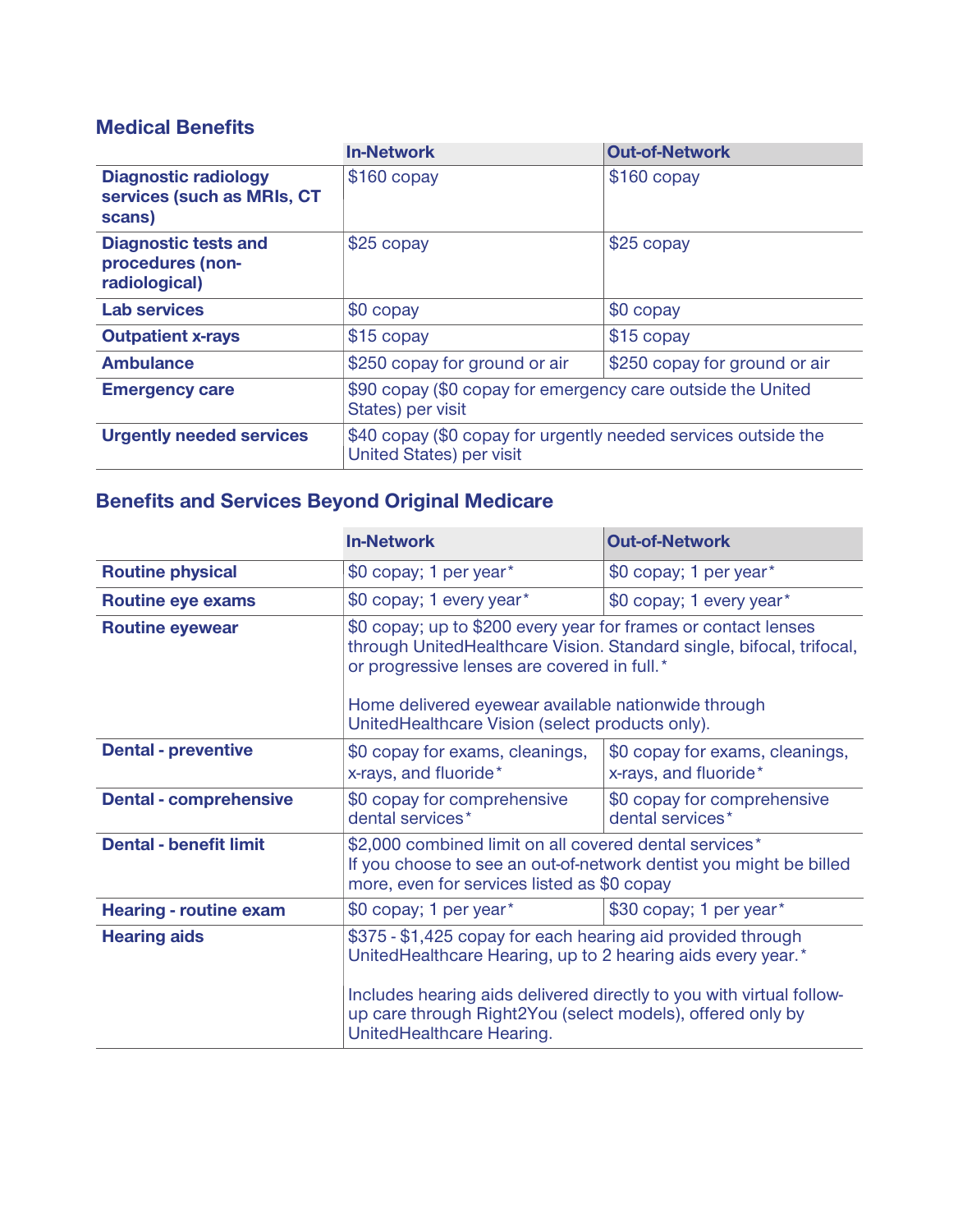|                                                          | <b>In-Network</b>                                                                                                                                                         | <b>Out-of-Network</b>          |
|----------------------------------------------------------|---------------------------------------------------------------------------------------------------------------------------------------------------------------------------|--------------------------------|
| <b>Fitness program</b>                                   | Renew Active fitness membership, classes and online brain<br>exercises at no cost to you.<br>With your fitness benefit you also get a Fitbit device at no cost to<br>you. |                                |
|                                                          |                                                                                                                                                                           |                                |
| <b>Foot care - routine</b>                               | \$30 copay; 6 visits per year*                                                                                                                                            | \$30 copay; 6 visits per year* |
| <b>Over-the-Counter (OTC)</b><br><b>Products Catalog</b> | \$60 credit every quarter to use on approved over-the-counter<br>products.                                                                                                |                                |
| <b>Meal Benefit</b>                                      | \$0 copay; Meals provided 1 time per calendar year immediately<br>after an inpatient hospital or skilled nursing facility stay.                                           |                                |
| <b>NurseLine</b>                                         | Speak with a registered nurse (RN) 24 hours a day, 7 days a<br>week.                                                                                                      |                                |
| * Popofita combined in and out of natural                |                                                                                                                                                                           |                                |

**\*Benefits combined in and out-of-network**

#### **Prescription Drugs**

|                                                   | <b>Your Cost</b>                                                                                                                                                                                                                      |                                           |
|---------------------------------------------------|---------------------------------------------------------------------------------------------------------------------------------------------------------------------------------------------------------------------------------------|-------------------------------------------|
| <b>Annual prescription (Part D)</b><br>deductible | \$0                                                                                                                                                                                                                                   |                                           |
| Initial coverage stage                            | <b>Standard Retail</b><br>$(30-day)$                                                                                                                                                                                                  | <b>Preferred Mail Order</b><br>$(90-day)$ |
| <b>Tier 1: Preferred Generic</b>                  | \$0 copay                                                                                                                                                                                                                             | \$0 copay                                 |
| Tier 2: Generic <sup>1</sup>                      | \$10 copay                                                                                                                                                                                                                            | \$0 copay                                 |
| <b>Tier 3: Preferred Brand</b>                    | \$47 copay                                                                                                                                                                                                                            | $$131$ copay                              |
| Select Insulin Drugs <sup>2</sup>                 | \$35 copay                                                                                                                                                                                                                            | \$95 copay                                |
| <b>Tier 4: Non-Preferred Drug</b>                 | $$100$ copay                                                                                                                                                                                                                          | $$290$ copay                              |
| <b>Tier 5: Specialty Tier</b>                     | 33% coinsurance                                                                                                                                                                                                                       | N/A <sup>3</sup>                          |
| <b>Coverage gap stage</b>                         | Tier 1 drugs are covered in the gap. For covered drugs on other<br>tiers, after your total drug costs reach \$4,430, you pay 25%<br>coinsurance for generic drugs and 25% coinsurance for brand<br>name drugs during the coverage gap |                                           |
| Catastrophic coverage stage                       | After your total out-of-pocket costs reach \$7,050, you will pay the<br>greater of \$3.95 copay for generic (Including brand drugs treated<br>as generic), \$9.85 copay for all other drugs, or 5% coinsurance                        |                                           |

**1 Tier includes enhanced drug coverage**

**2 For 2022, this plan participates in the Part D Senior Savings Model which offers lower, stable, and predictable out of pocket costs for covered insulin through the different Part D benefit coverage stages. You will pay a maximum of \$35 for a 1-month supply of Part D select insulin drugs during the deductible, initial coverage and coverage gap or "donut hole" stages of your benefit. You will pay 5% of the cost of your insulin in the catastrophic stage. This cost-sharing only applies to members who do not qualify for a program that helps pay for your drugs ("Extra Help").**

**3 Limited to a 30-day supply**